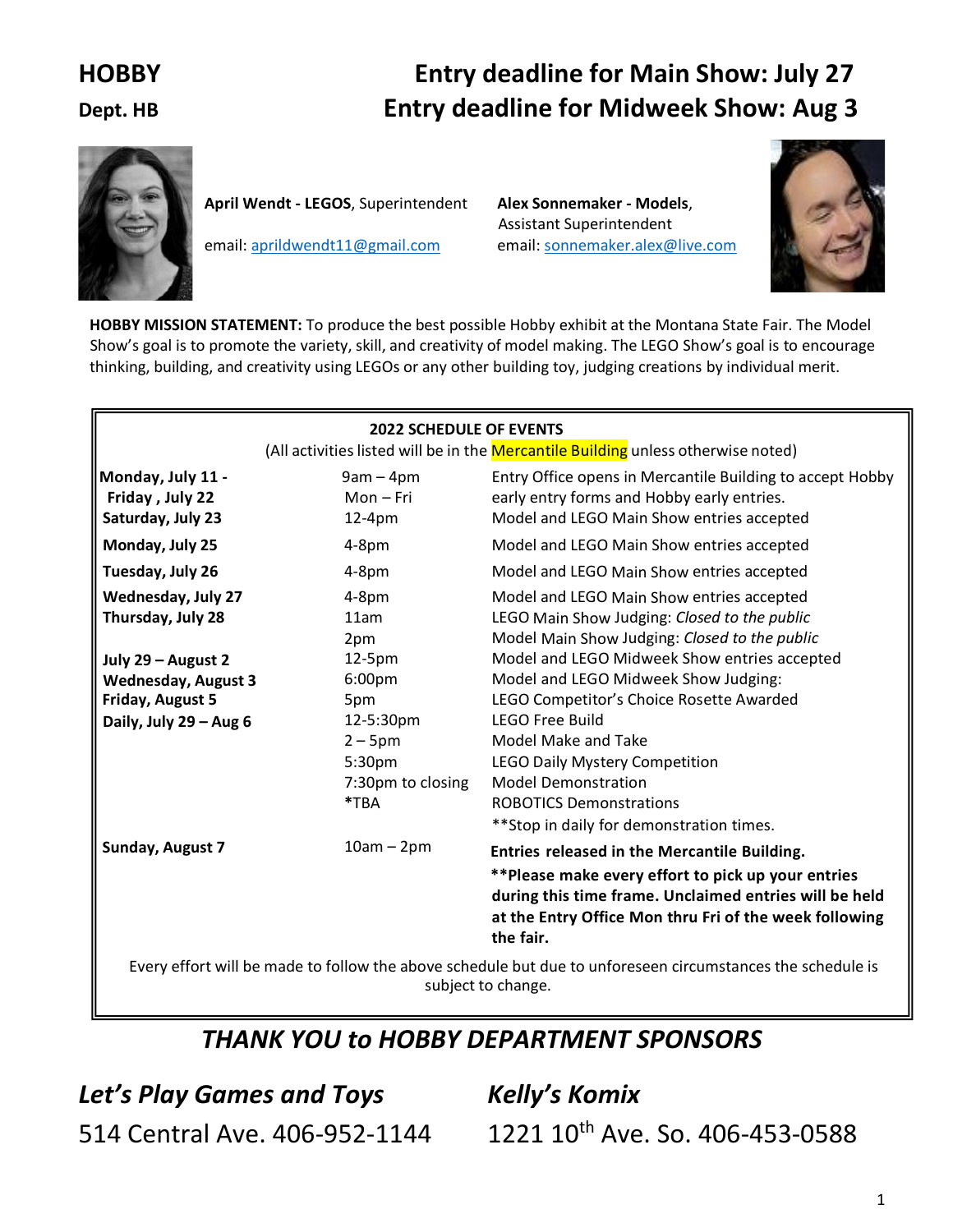# *Daily demonstrations on model making, Model Gaming, LEGO creating, and ROBOTICS.*

*(See times listed daily in the Mercantile Building.)*

#### **RULES & REGULATIONS**

- 1. All participants at Montana State Fair events are responsible for reading the GENERAL INFORMATION section of this handbook and complying with policies listed therein.
- 2. AGREEMENT TO ALL RULES AND REGULATIONS HEREIN STATED IS UNDERSTOOD WHEN THE EXHIBITOR SUBMITS THE ENTRY FORM.
- **3. No entry fees in this department.**
- 4. The Montana State Fair Hobby Department accepts exhibits that are not pre-entered; exhibitors may bring entries and entry forms during entry acceptance times listed on the 2022 Schedule of Events.
- 5. Number of entries will be limited to space available, determined by the Superintendent and Assistant Superintendent. No stamp, coin, insect or rock collections may be entered.
- 6. Exhibits should be brought to the Mercantile Building at Montana State Fair, Great Falls, MT. Exhibits may be entered in person or by a representative of the entrant. Entrant or the representative is responsible for securing claim check(s). Exhibits will not be released on Sunday, August 7, 2022 (10am – 2pm) without a claim check. ABSOLUTELY NO EXCEPTIONS!
- 7. Exhibits for display only will be accepted any time during the fair, subject to space availability.
- 8. No exhibit, or part thereof, shall be entered in more than one class, category or division. The Superintendent and Assistant Superintendent reserve the right to determine the division and class an exhibit will be placed in. The right is reserved to reject any entry deemed unsuitable for exhibition and/or judging.
- 9. The highest safety precautions will be used by the Hobby Department in the care and handling of all exhibits, in order to prevent loss or damage. The State Fair, its employees, the Hobby Department, or its members shall not be held responsible for loss or damage to exhibits or any part thereof.
- 10. Exhibits awarded prizes, other than honorable mentions, are not eligible to compete for awards using the same entry for at least two consecutive years from the year entered. During those two years, exhibiters can submit the entry for display only.
- 11. Entry forms must be completed in full. All entries submitted by exhibitors under 18 years MUST HAVE the signature of the parent or guardian. Youth entries must state age on entry form. **(No Need W9)**
- 12. For purposes of the Lego competition, actual age of exhibitor on July 1 of the competition year will determine the age division he/she will compete in.
- 13. ENTRIES MUST BE THE SOLE WORK OF THE EXHIBITOR(S). Exhibits completed by more than one exhibitor are eligible only if all exhibitors are listed on the entry form. In LEGOS, the team can either consist of exhibitors under the age of 18 or one exhibitor over age 18 and the remainder of the team is under 18. (See: Legos Adult and Child & Lego Definitions for more information). The Superintendent and Assistant Superintendent may classify dual exhibitor entries for display only when not all exhibitors are listed.
- 14. Any entry not in compliance with the rules shall be disqualified from competition and in some cases, the entry will be removed from the display area.

### **HOBBY SPECIAL AWARDS**

#### *Sponsored by Montana State Fair*

#### *Plaques will be awarded for the following:*

- MODEL BEST OF SHOW, YOUTH Exhibitor, ages 12 and under
- MODEL BEST OF SHOW, JUNIOR Exhibitor, ages 13 18
- MODEL BEST OF SHOW, INTERMEDIATE Exhibitor, ages 19 30
- MODEL BEST OF SHOW, SENIOR Exhibitor, ages 31 59
- MODEL BEST OF SHOW, GOLDEN AGE Exhibitor, ages 60+
- MODEL GRAND CHAMPION MODEL
- MODEL BEST OF SHOW, CONSTRUCTION
- MODEL BEST OF SHOW, PAINTING
- MODEL BEST OF SHOW, CREATIVITY
- MODEL BEST OF SHOW, 2022 MODEL GRAND CHALLENGE CLASSIC MOVIE MONSTER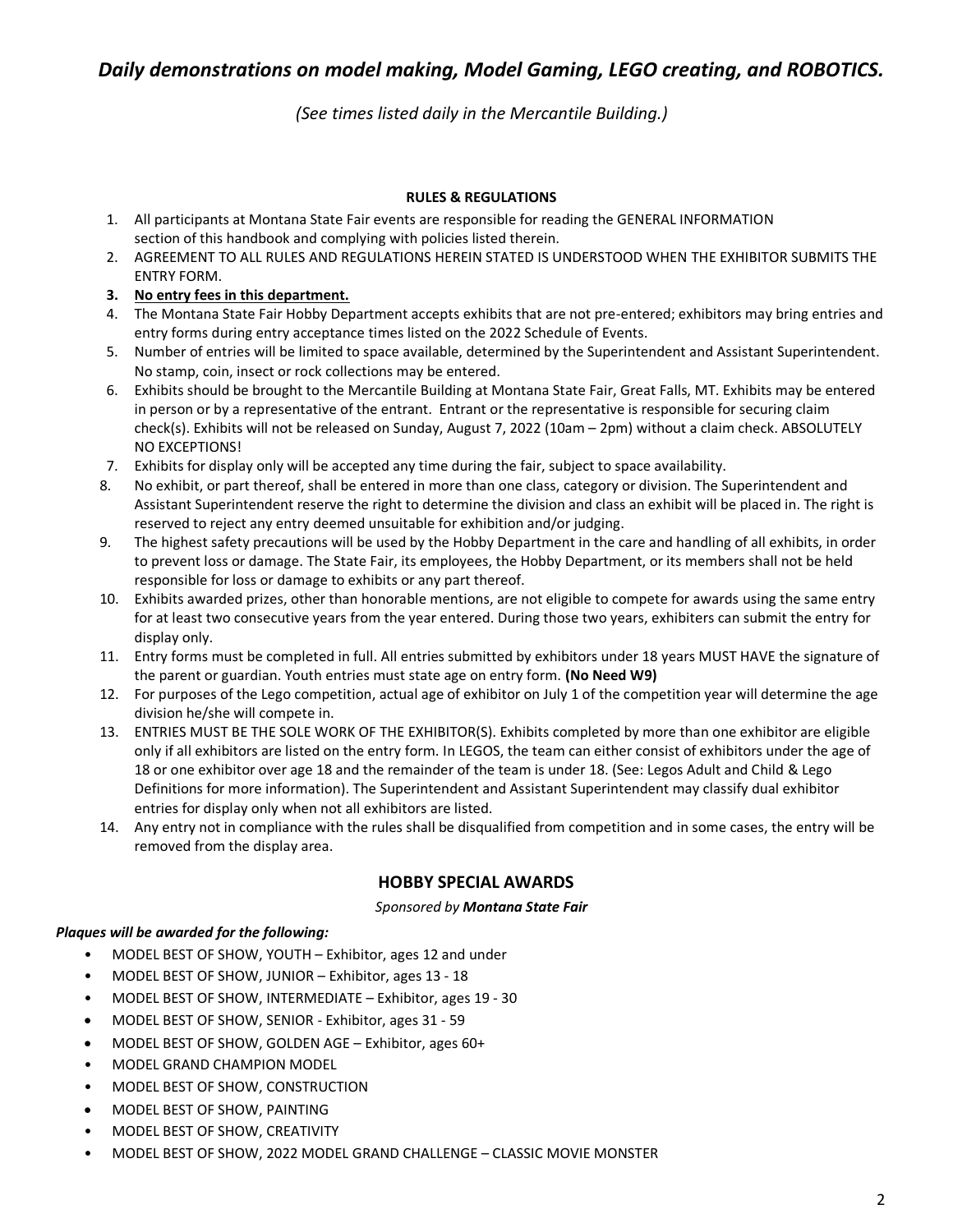#### *Special Rosettes will be awarded for the following:*

- MODEL BEST OF SHOW, SUPERINTENDANT'S CHOICE
- MODEL BEST OF SHOW, JUDGE'S CHOICE
- MODEL BEST OF SHOW, SPECIAL HOBBYIST EXHIBIT
- LEGO BEST OF SHOW, EDUCATIONAL DISPLAY
- LEGO BEST OF SHOW, GRAND CHALLENGE
- LEGO BEST OF SHOW, ADULT AND CHILD EXHIBIT
- LEGO BEST OF SHOW, SPECIAL HOBBYIST EXHIBIT
- LEGO BEST OF SHOW, TELL-A-STORY
- LEGO JUDGE'S CHOICE
- **LEGO SUPERINTENDENT'S CHOICE**
- LEGO BEST OF SHOW, LITTLE TYKE Exhibitors ages 3 and under
- LEGO BEST OF SHOW, SMALL FRY Exhibitors ages 4-6
- LEGO BEST OF SHOW, YOUTH A Exhibitors ages 7 and 8
- LEGO BEST OF SHOW, YOUTH B Exhibitors ages 9 and 10
- LEGO BEST OF SHOW, JUNIOR Exhibitors ages 11-12
- LEGO BEST OF SHOW, INTERMEDIATE Exhibitors ages 13-18
- LEGO BEST OF SHOW, SENIOR Exhibitors, ages 19 49
- LEGO BEST OF SHOW, GOLDEN AGE Exhibitors, ages 50+
- LEGO SHOW COMPETITOR'S CHOICE
- LEGO BEST OF SHOW, ROBOTICS

**NOTE:** Only entries in the Main **Model Show** and **LEGO Show** are eligible for Special Awards. (Entries received by Main Model Show and LEGO Show entry deadlines on Wednesday, August 3, 2022.) The Model Midweek Show and the LEGO Midweek Show top winners are awarded blue, red, or white rosettes.

### **DIVISIONS/CLASSES**

## **MODEL SHOW**

#### **REGULATIONS**

- 1. All Hobby Show General Rules apply.
- 2. Entries will be judged on the basis of construction, painting, and creativity.
- 3. All exhibits will be judged and prizes awarded on the merit of workmanship of the entry, regardless of the number of entries in each class. Prizes will be awarded at the Model Superintendent's discretion.
- 4. Entries may be displayed on a simple base no more than 2 inches larger than the article exhibited. This base may be wood, glass, mirror, or may represent the surface the exhibit is used on (i.e. sand, asphalt, grass, etc.). Bases are displayed on a first come basis because of space limitations. Entries may include a name of the creation on a 3x5 card. A brief description is encouraged.
- 5. Plaques will be awarded to the entries deemed Best of Show in their entered category. A maximum of two model plaques will be awarded per entry, as well as, per contestant. (See "Hobby Special Awards" section.)
- 6. After the Plaque is awarded for Grand Champion, rosettes will be awarded to the next ten highest scoring models. Rosettes will be awarded to the three top scoring entries in each class. After that, the next six highest scoring entries in each class category will receive small ribbons. Honorable mention ribbons will be awarded as merited.
- 7. All judges' decisions are final. Judging of the Main Lego Show is at 11am and judging Main Model Show is at 2pm on Thursday, July 28, 2022. Judging of both Main Shows are closed to the public. No club, exhibitor or families may be present during judging. The Model Midweek Show judging is at 6:00pm on Wednesday, August 3, 2022. The Midweek show judging is open to the public. In both cases, only judges and Hobby Department staff are allowed in the judging area during the judging process. **Approaching a judge before, during, or after the judging process to discuss scoring will result in disqualification and loss of any reward(s).** After judging is complete, judges may be thanked by the competitors. Judges' names will be posted.
- 8. Entries brought in after 8:00pm on Wednesday, July 27, 2022 and before 5:00pm Wednesday, August 3, 2022 will be entered into the Model Midweek Show. The Main Model Show Classes do not apply to the Model Midweek Show entries. The entries are judged together. The top three scores are awarded a Blue, Red, or White Rosette. Smaller ribbons will be awarded for the top three in each Division.
- 9. Entrants may enter both the Main Model Show and the Model Midweek Show. Pre-entry is not required for either show. (See 2022 Schedule of Events for entry times.)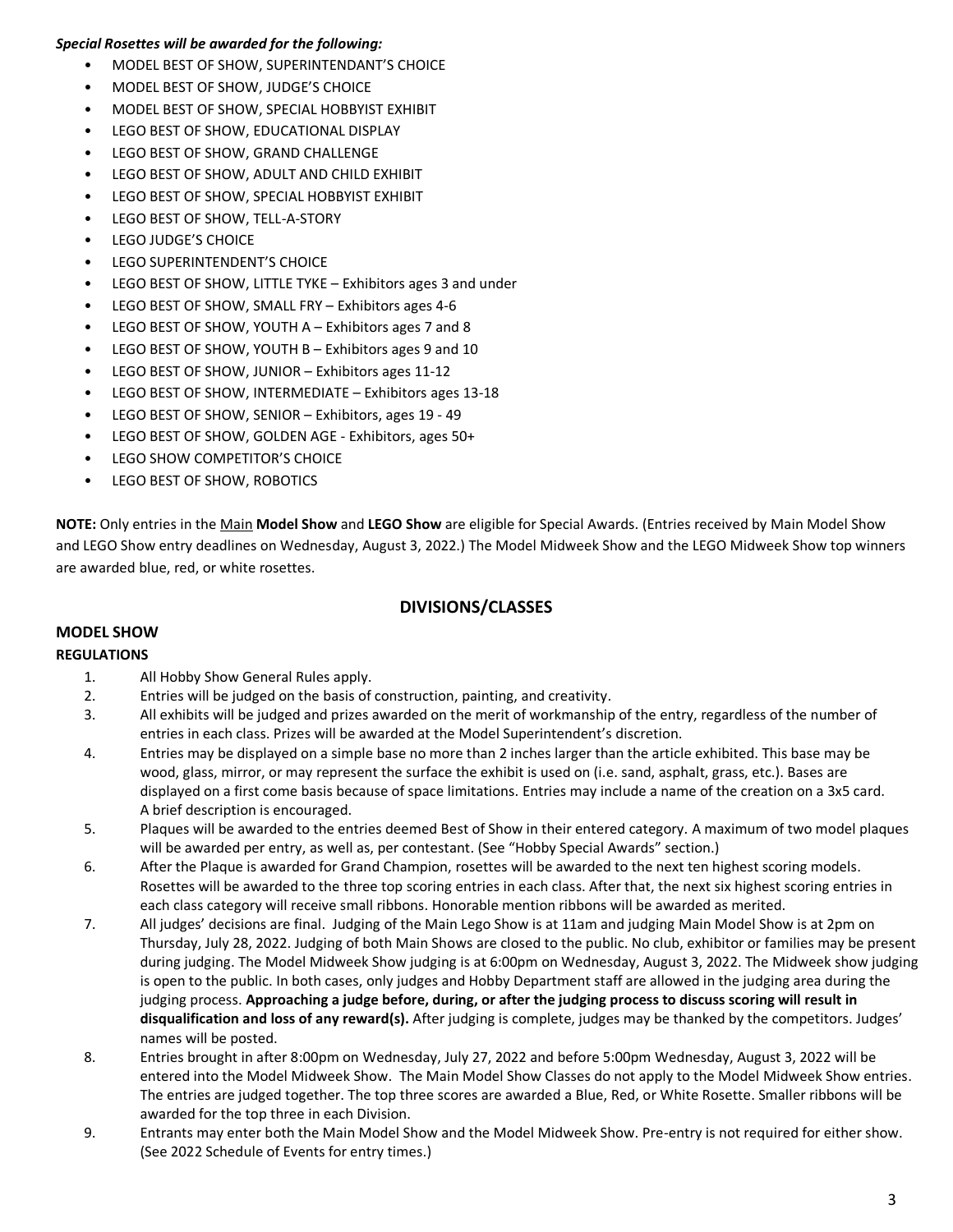#### **MODEL DEFINITIONS:**

- **Box Stock (out of box):** This means the model has been built straight from parts that came in the box. No aftermarket items have been added and no alterations made. Paint, decals, foil and flocking can be added to kit.
- **Conversion:** Any model that has been altered so that it bears little resemblance to an original kit. This includes resin conversions or aftermarket additions. Exhibitor must present picture of original kit along with entry.
- **Scratch Built:** Any model that is not built from an established kit and/or does not contain more than 30% of a single kit in the whole model. The percentage may be computed by the total number of stock kit parts, overall non-kit materials or a combination of both.
- **Dioramas:** A model displayed on a base that contains scenery or depicts action. Due to space, size limit is 12" width X 24" length X 12" height. Dioramas are accepted on a first come basis; if max space is reached, dioramas may be rejected.
- **Operational Models:** Any model that is motorized, functions under normal conditions (Ex. Creature that has limbs that move), or is enhanced by the competitor with movable functions (Ex. Adding internal lights for glowing eyes).
- **Snap Built (out of box)**: Any model built by snapping together the pieces that came in the snap model kit.
- **Die Cast:** Must be a kit, not commercial. Die Cast models will be accepted (i.e. Franklin Mint). Must present the Die Cast instruction sheet with the entry.
- **Doll House:** The Doll House must have been created and built by the exhibitor. Include sketches of the design and/or pictures of the creation process on something that can be propped up behind the entry. (Ex. Foam board)
- **Shadow Box:** Any shoe box habitat created by the exhibitor. The habitat could belong to any creature, real or imaginary. (Examples: Shoe Box Fairy Garden, Shoe Box Gaming Room, Shoe Box Farm, etc.)
- **Set Design Model:** Any model depicting a set design for a theatrical production. The entry must be built by the exhibitor. Pictures of finished sets are not required to accompany the entry; however, pictures are welcome.
- **2022 MODEL GRAND CHALLENGE - CLASSIC MOVIE MONSTER**: Any model or diorama depicting a Classic Movie Monster or Scene. **The Grand Challenge entry must be accompanied by a mounted, large font** (legible from 1-2 feet away), **typed description of the entry**. **The description must include**; **1)** State that this is a 2022 Model Grand Challenge: Classic Movie Monster entry; **2)** Name of the Monster / Title of Diorama; **3)** Name of the Classic Movie and year the movie was released **4)** Explain how many hours it took to create this Grand Challenge entry. [For example: 2022 MODEL GRAND CHALLENGE: CLASSIC MOVIE MONSTER This is the Invisible Man. He "sort of" appears in the 1933 classic movie, *The Invisible Man.* Over 70 hours went into creating this model of the Invisible Man for the Montana State Fair.]

\*\*\*Entries for the 2022 MODEL GRAND CHALLENGE **must** have an accompanying description with the required 4 elements. Entries without the required description will be moved to the entry appropriate category.\*\*\*

#### **DIVISIONS:**

- 1 YOUTH EXHIBITOR ages 12 and under
- 2 JUNIOR EXHIBITOR ages 13 thru 18
- 3 INTERMEDIATE EXHIBITOR ages 19 30
- 4 SENIOR EXHIBITOR ages 31 59
- 5 GOLDEN AGE EXHIBITOR 60+ years of age
- 6 SPECIAL HOBBYIST Any person with specific problems, physical or mental handicaps, or nursing home residents. Special hobbyist may enter regular competition if they choose. Regular rules will apply.

#### **DIVISIONS 1-6**

**PREMIUMS:** Plaques, Rosettes, Ribbons and Prizes provided by Generous Model Sponsors and Montana State Fair for top award winners. **CLASSES:** 

#### **AUTOMOBILE**

| $HB-$ -1        | <b>Cars Custom</b>      | $HB-7$  | <b>NASCAR</b>                | HB- -13 Snap Built        |
|-----------------|-------------------------|---------|------------------------------|---------------------------|
| $HB-2$          | Trucks (Commercial)     | HB- -8  | Die Cast Kits (Div 2&3)      | HB- -14 Scratch Built     |
| $HB- -3$        | Trucks (Other)          | HB- -9  | Pine Wood                    | HB- -15 Conversion        |
| $HB-$ -4        | Motorcycles - all types | HB- -10 | Circle Track                 | HB- -16 Operational Model |
| $HB-$ -5        | Box Stock               | HB- -11 | Curbside                     | HB- -17 Miscellaneous     |
| $HB-$ -6        | <b>Drag</b>             | $HB-12$ | Low rider                    |                           |
|                 |                         |         |                              |                           |
| <b>AIRCRAFT</b> |                         |         |                              |                           |
| $HB-$ -18       | Military                |         | HB- -23 Snap Built           |                           |
| HB- -19         | Commercial              |         | HB- -24 Rockets and Missiles |                           |
| HB- -20         | Spacecraft              |         | HB- -25 Conversion           |                           |
| HB- -21         | <b>Helicopters</b>      |         | HB- -26 Operational Model    |                           |
| $HB-22$         | Experimental            |         | HB- -27 Miscellaneous        |                           |
|                 |                         |         |                              |                           |

#### **MILITARY**

|                  | HB- ___ -28 Armor      |                    | HB- ___-31 Historical Figure | HB- -34 Miscellaneous |
|------------------|------------------------|--------------------|------------------------------|-----------------------|
|                  | HB- ___ -29 Soft sided | HB- -32 Conversion |                              |                       |
| HB- ___ -30 Guns |                        |                    | HB- -32 Operational Model    |                       |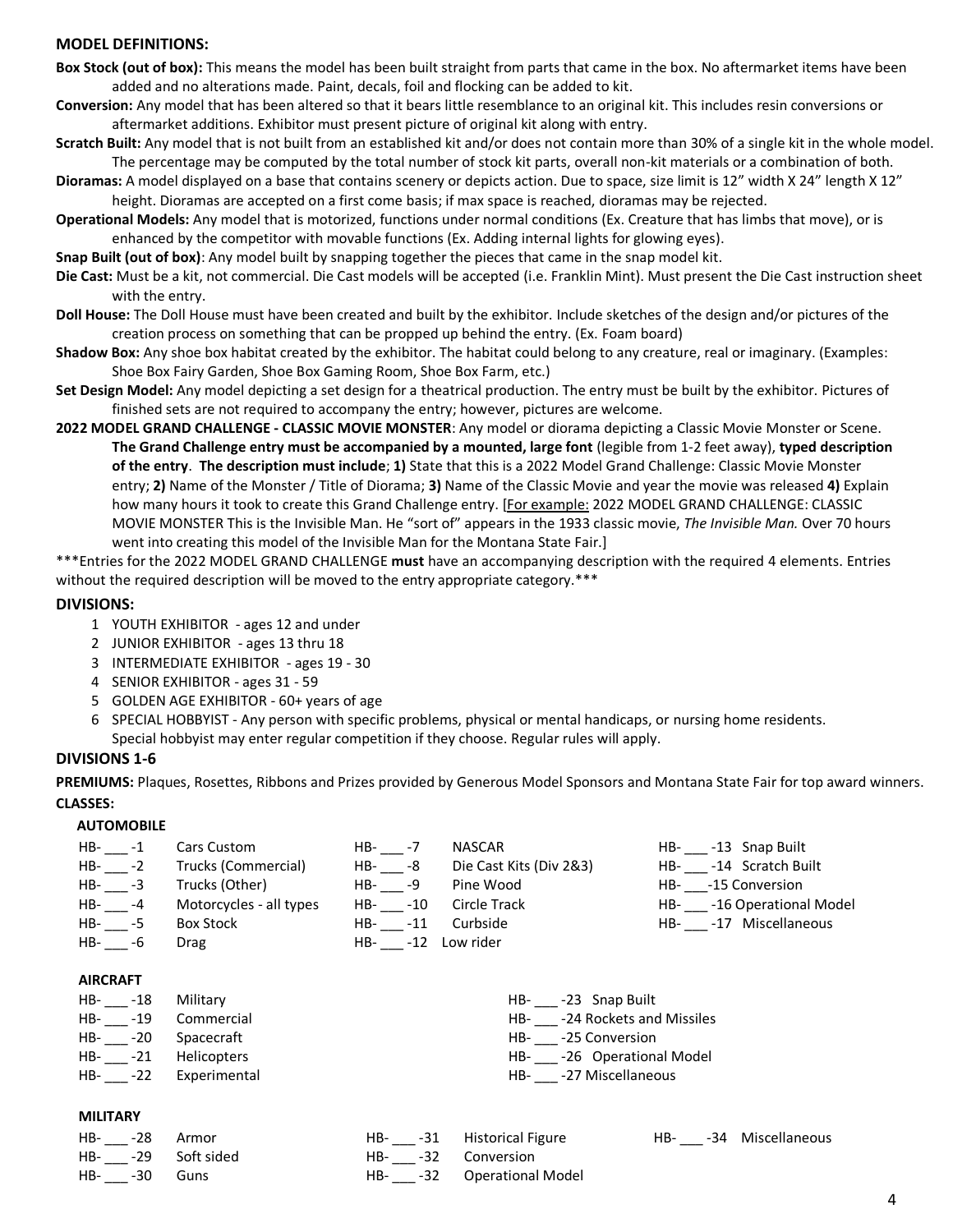#### **GAMING**

| HB- -35<br>HB- -36<br>HB- -37                   | Vehicles<br>Aircraft<br>Character                                                                                                                                                                                                             | HB- -38<br>Army<br>HB- -39 Squad / Team<br>HB- -40 Monsters / Creatures |                               |                                                                      | HB- -41 Gaming Board<br>HB- -42 Miscellaneous              |
|-------------------------------------------------|-----------------------------------------------------------------------------------------------------------------------------------------------------------------------------------------------------------------------------------------------|-------------------------------------------------------------------------|-------------------------------|----------------------------------------------------------------------|------------------------------------------------------------|
| <b>SHIP</b><br>HB- __ -43<br>HB- -44            | Military<br>Sailing<br>HB- ___ -45 Fantasy / Sci-Fi                                                                                                                                                                                           | HB- ___ -46 Steam Punk<br>HB- -47 Historical<br>HB- __ -48 Conversion   |                               |                                                                      | HB- ____ -49 Operational Model<br>HB- __ -50 Miscellaneous |
| <b>DIORAMA</b><br>HB- -51<br>HB- -52<br>HB- -54 | Small Diorama (0.1"X $0.1'' \le 5''$ X 5")<br>Medium Diorama (5"X 5" $\leq$ 9"X9")<br>HB- $-53$ Large Diorama (9"X 9" $\leq 1'$ X 1')<br>Shadow Box                                                                                           |                                                                         | HB- -56<br>HB- -57<br>HB- -58 | HB- -55 Set Design Model<br>Doll House<br>Statuette<br>Miscellaneous |                                                            |
|                                                 | <b>OTHER TRANSPORTATION</b> (trains, subway cars, horse drawn carriages, hot air balloon, etc.)<br>2022 MODEL GRAND CHALLENGE - CLASSIC MOVIE MONSTER<br><b>MODEL MIDWEEK SHOW</b> (Individual Classes do not apply to Midweek Show entries.) |                                                                         |                               | HB-                                                                  | $HB----59$<br>HB- -60<br>-61                               |

#### **LEGO SHOW**

#### **EXHIBITOR TIPS!**

Please read both hobby general rules and LEGO regulations carefully. Adhere to the rules and regulations to avoid reduction of awards by the judges. **This competition is not limited to LEGOs**. Any building toy is allowed to be entered, so long as the entry is an original design, and **not from a kit**. (K'nex, Erector sets, Tinker toys, Lincoln logs for age 5 and under, etc.)

Entrants may enter both the LEGO Show and the LEGO Midweek Show. Pre-entry is not required for either show. (See 2022 Schedule of Events for entry times.) Entries brought in after 9:00pm on Wednesday, July 27, 2022 and before 5:00pm Wednesday, August 3, 2022 will be entered into the LEGO Midweek Show. The Main LEGO Show Classes do not apply to the LEGO Midweek Show entries. Midweek entries are judged together. The top three scores in the Lego Midweek Show are awarded a Blue, Red, or White Rosette.

#### **Judges will be looking at many different things, including, but not limited to:**

#### **COMPOSITION**:

**Creativity** (how creative is the entry, does it seem as if a lot of imagination and thought went into creating the entry) **Originality** (how unique and original is the entry, was the entry created solely from the exhibitor's imagination) **Overall Appearance** (is the entry neat and organized, do the colors match, are mini-figures, if used, appropriately placed). Judges will score the entry extremely low if the entry is a kit or most of the entry (more than 25% of the creation) is from an already established Lego kit.

#### **STRUCTURE:**

**Technical Difficulty** (how difficult is the entry, how much technical skill went into creating this entry) **Workmanship** (is the entry well organized and with tight fitting pieces), **Structural Soundness** (can this entry be moved easily without breaking). Items not structurally sound will be at risk of receiving a lower placement.

### *\*\*\*Please be sure your creation is sturdy. Every effort is made to handle creations with care, but creations could be moved several times before judging and placing into the display cases after judging.\*\*\**

#### **MECHANICAL**:

**Mechanical Ability** (have mechanical parts been added to the entry to help support the entry's overall theme). Judges will be testing any parts that look like they are intended to move.

**SPECIAL TOPIC**: Judges will be determining how well does the entry match the category it is entered. (Ex: Does the Grand Challenge entry match the topic of that year's Grand Challenge?)

**JUDGE'S INTEREST**: (Does this entry interest or stand out to the judge?) The Judges will score pieces that stand out or grab their attention higher. The highest score in this category wins the Judge's Choice Rosette.

#### **Judges strongly take into consideration the exhibitor's age when judging.**

#### **REGULATIONS:**

- 1. All Hobby Show General Rules apply.
- 2. **Out-of-box or kit creations for LEGOs are strongly discouraged**, but will be accepted. (Judges give extremely low marks to "kit" creations). All exhibitors are strongly encouraged to design their own entries. Any entry using less than 25% of "kit" elements in its design is considered an original design
- 3. Entrants are limited to 1 large diorama and up to 3 smaller entries per year.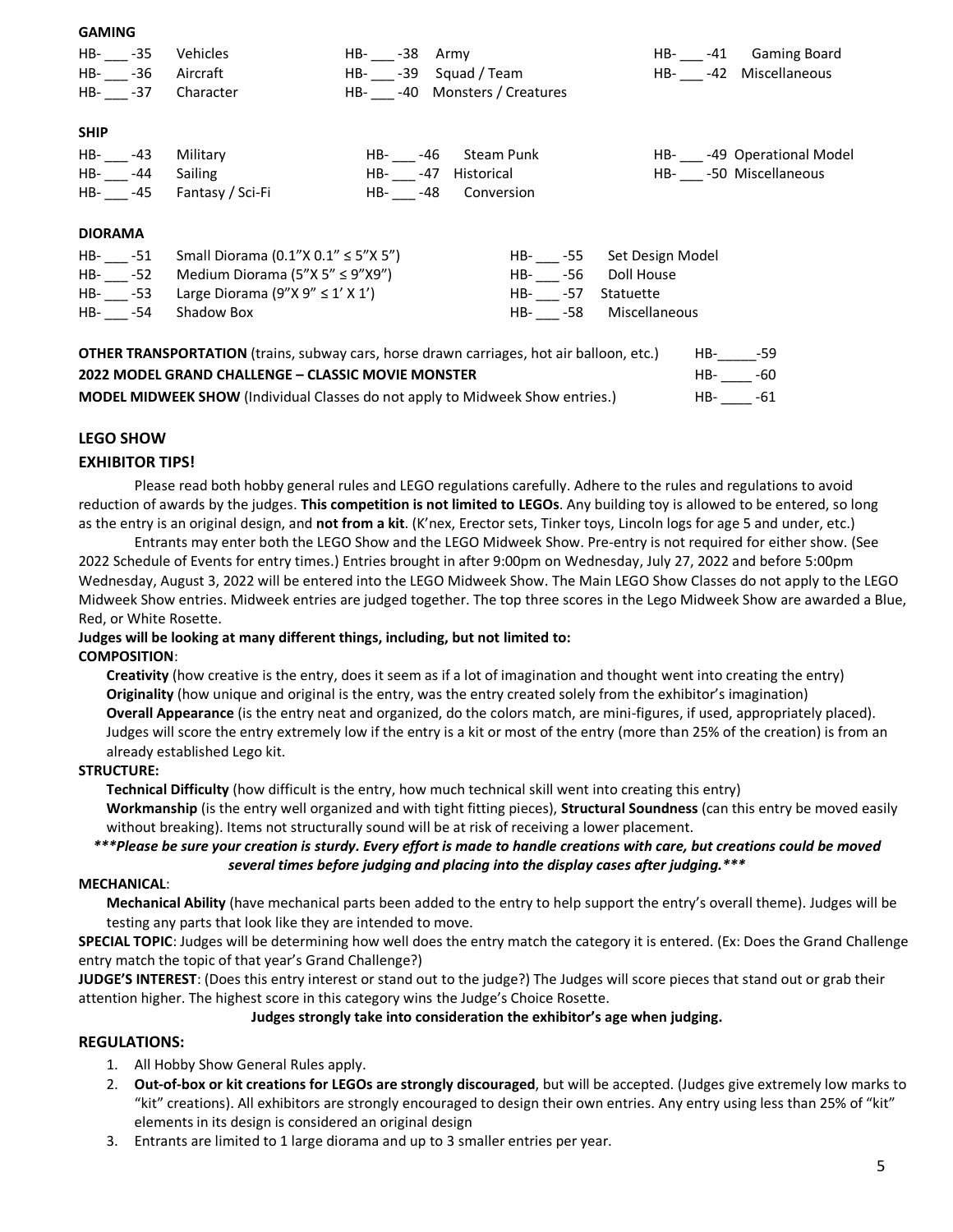- 4. Size limit for ALL LEGO Shows (including K'nex and other accepted building toy or robotic designs) is limited to a MAXIMUM OVERALL size of 12" wide x 24" length x 12" height. This limit includes a base that extends beyond the actual building design or design that extends beyond the base. LEGO Midweek Show entries are limited to 12" X 12" X 12". Display space is limited and entries are taken on a first come basis. When space is full, entries will no longer be accepted.
- 5. Entries may be displayed on a simple base. This base may be wood, sturdy plastic, mirror, or may represent the surface the exhibit is used on (i.e. sand, asphalt, grass, etc.). Additional scenery will result in the entry being classified as a diorama. Single unit (i.e. buildings) or diorama designs built on a LEGO base plate MUST be supported on an additional sturdy base for added stability since it will be moved. All constructions on any type of base must be securely fixed to the base.
- 6. Entrants cannot request special arrangements for any entry. Judges test movement and sometimes remove smaller elements to better see the overall creation during the judging process. The Hobby Department staff reserves the right to display all entries in a way that best suits our space, the entry, and surrounding entries.
- 7. All exhibits will be judged and prizes awarded on the merit of workmanship of the entry, regardless of the number of entries in each class. Prizes will be awarded at the Judge's or Hobby Superintendent's discretion.
- 8. All judges' decisions are final. The Main LEGO Show judging is at 11am on Thursday, July 28, 2022 is closed to the public. The LEGO Midweek Show judging at 6:00pm on Wednesday, August 3, 2022 is open to the public. In both cases, only judges and Hobby Department staff are allowed in the judging area during the judging process. Approaching a judge before, during, or after the judging process to discuss scoring will result in disqualification and loss of any reward(s). After judging is complete, judges may be thanked by the competitors. Judges' names will be posted. [The top three scores are awarded a Blue, Red, or White Rosette. Smaller ribbons will be awarded for the three top scoring entries for each Division.]
- 9. Entrants may include a small card (no larger than 4"X 6") with the name and a brief description of the entry for the Judges (**please no name or age on this card**). \*Entrants can create a separate card (no larger than 4"X 6") with the name and age of the entrant; this card will be displayed with the entry during fair, after judging.

#### **LEGO DEFINITIONS:**

**Dioramas:** A scenic representation integrating multiple elements to convey one main concept or theme.

**Robotics and MINDSTORMS:** A Robotic or MINDSTORM construction with moveable parts, programmed to perform specific functions (Ex. Opens a door, sort coins, waves hello, etc. and powered by an energy source such as a battery or solar. (Non-automated robot-looking figures are not robotic and are designated in the "figures" category.) Include a card (up to 5"x7") to describe the features and capabilities of your Robotic or Mindstorm creation.

#### Tip: Be sure batteries are fresh for judges to test your creation.

**Other Transportation:** Any type of transportation that is not a plane, automobile, or a ship. (Ex. Farm Equipment) **LEGO Art:** Entries can be based on a famous art piece, a mosaic, an artistic creation of the competitor, etc.

**Tell-A-Story: \*\*\*** Each diorama entry in this category must be submitted with a mounted written story that is depicted by the LEGO entry. Imagination is a key element in both the built entry and the written story. A mounted, large font (legible from 2-3 feet away), 1-2 page (200-500 words), typed original story must accompany entries to classify as a Tell-A-Story. Remember the story will be read by the public from 2-3 feet away while the entry is on display. Mount the written story on a surface that can be propped up, or place it in a small-edged frame.

The judges take the entrant's age into consideration during the awarding of the Tell-A-Story rosette.

- **Educational Display: \*\*\*** What do **YOU** want to teach other people? This category allows entrants to build something they find interesting out of LEGOs while educating the public on the chosen topic. A mounted, large font (legible from 2-3 feet away), 1 page (100-300 words), typed informational paper must accompany entries to classify as an Educational Display. The informational paper provides answers to the following questions (where applicable): Who? What? When? Where? How? Also, be sure to explain why the chosen topic is fascinating, important, and/or significant. Entrants can include mounted or framed pictures with the 1-page paper, however pictures are not required. (Ideas: A historical person, place, or event that changed the world; a favorite vacation spot; a scientific discovery or experiment; the history of a popular sport; a LEGO rendering of a famous artist's painting; ect. – educate us with your imagination!)
- **2022 GRAND CHALLENGE: "Trip Around the World - LEGO Style!"** Pick your favorite country and build something that showcases that country out of LEGOs. (Ideas: popular food of that country, popular location in that country.) **Each entry must be accompanied by a** mounted, large font (legible from 1-2 feet away), 1 page (200-300 words) **typed description of the entry**. **The description must include**;
	- **1)** Name of the Country;
	- **2)** When was this country established?

**3)** Briefly describe the created scene, food, or object showcasing the chosen country;

**4)** Share the reason you chose this scene, food, or object to showcase the country; **5)** Tell us how much time it took you to build your 2022 Grand Challenge entry (estimation is accepted). (You *do not have to follow the exact 1-5 order in the typed large font description.*) The writing portion of the entry may include pictures of the showcased Country. Entries for the 2022 GRAND CHALLENGE **must** have an accompanying written description with the required 5 elements. Entries without the required written description will be moved to the entry appropriate category.

**\*\*\***Age of exhibitor will strongly be taken into consideration when judging the writing and entry. (Parents can type for young children; however, the typed words must be those of the exhibitor.)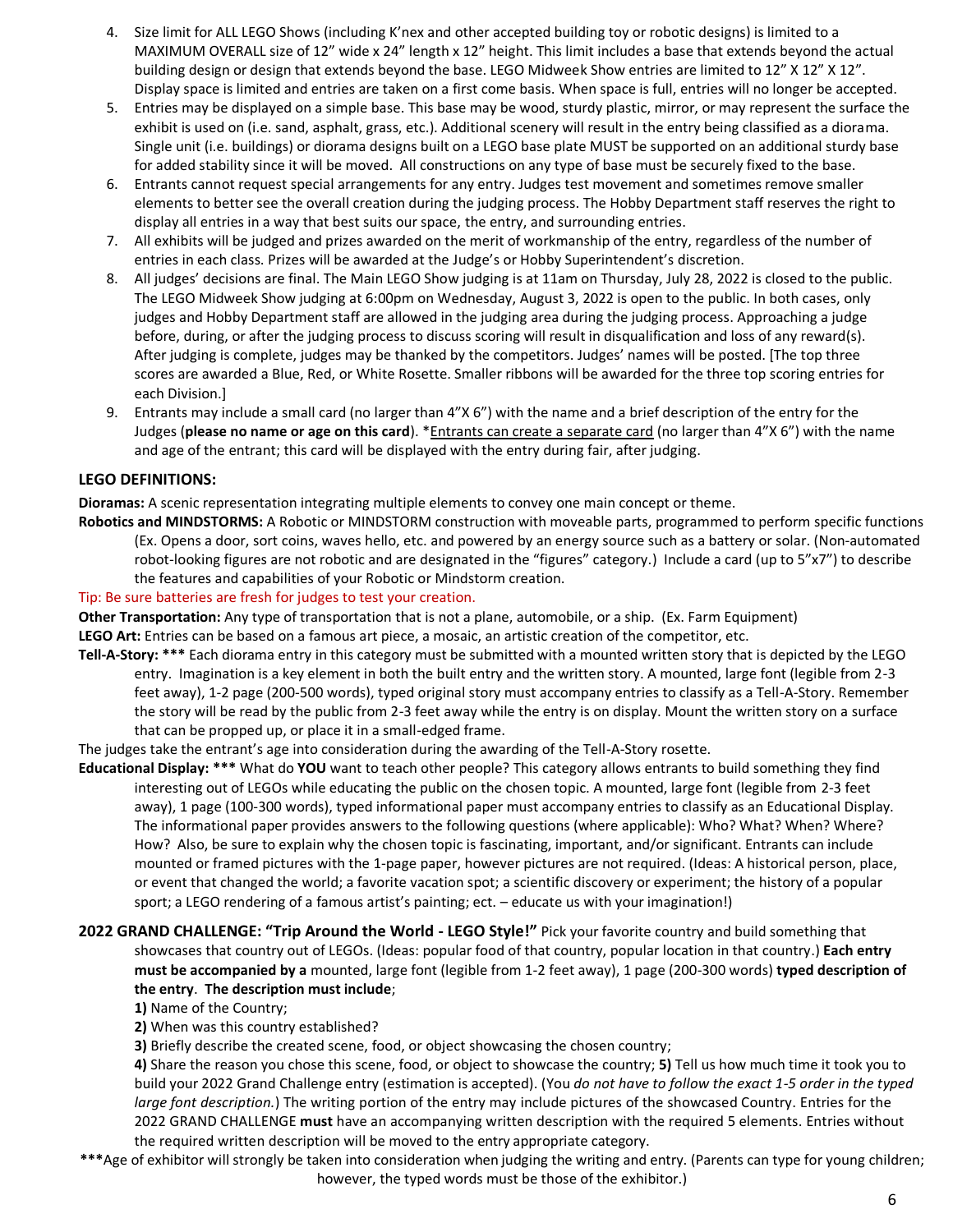**Adult and Child LEGO Division:** Competitors in this category must be a team consisting of one person over 18 and one or more

peopleunder the age of 18. Build anything you want! The child / children must do at least half of the work and design. The entry can be created using any building system.

**Team Build Class:** Competitor's in this category are all under the age of 18 and created the entry together.

#### **LEGO DIVISIONS:**

- **7 LITTLE TYKE** ages 3 and under (DUPLOs allowed)
- **8 SMALL FRY** ages 4 6 (DUPLOs allowed)
- **9 YOUTH A** ages 7 and 8
- **10 YOUTH B** ages 9 and 10
- **11 JUNIOR** ages 11 and 12
- **12 INTERMEDIATE** ages 13-18
- **13 SENIOR** ages 19 49
- **14 GOLDEN AGE** ages 50+
- **15 ADULT/CHILD** Child and any adult over 18
- **16 SPECIAL HOBBYIST** Any person with specific problems, physical or mental handicaps, or nursing home residents. Special hobbyist may enter regular competition if they choose. Regular rules will apply.

#### **DIVISIONS 7-16**

PREMIUMS: Generous Sponsors Provide Prizes for Winners of LEGO Special Awards

#### **LEGO CLASSES:**

| $HB-11$      | Planes                                                                        |
|--------------|-------------------------------------------------------------------------------|
| $HB$ - $-L2$ | Automobiles                                                                   |
| $HB-13$      | <b>Ships</b>                                                                  |
| $HB$ - $-L4$ | <b>Other Transportation</b>                                                   |
| $HB-15$      | Animals, People, and Things                                                   |
| HB- ___ -L6  | LEGO art                                                                      |
| $HB-$ -L7    | Small building or diorama (12" W X 12" L X 12" H or smaller)                  |
| HB- -L8      | Large building or diorama (no larger than 12" W X 24" L X 12" H)              |
| HB- -L9      | Robotics and MINDSTORMS                                                       |
| HB- -L10     | Team Build                                                                    |
| HB- -L11     | <b>Educational Display</b>                                                    |
| $HB-12$      | 2022 Grand Challenge - "Trip Around the World - LEGO Style!"                  |
| HB- -L13     | Tell-A-Story                                                                  |
| HB- -L14     | <b>Bionicles</b>                                                              |
|              | HB- -L15 Other Building Toy                                                   |
|              | HB- -L16 Midweek Show<br>(Classes do not apply to LEGO Midweek Show entries.) |
|              |                                                                               |

#### **LEGO Daily Mystery Competitions**

At 5:30pm each day of the Montana State Fair, there will be a LEGO Mystery Competition. The competition could include one of the following challenges:

**Adult and Child Build -** A team consisting of one person over 18 and one or more people under the age of 18. The team builds a LEGO creation that matches the mystery topic within a given amount of time. The child / children must do at least half of the work and design.

**Individual or Team Build -** One child or a team of children build a LEGO creation that matches the mystery topic within a given amount of time.

**Mini-Figure Searches -** Individuals or teams search in different locations around the Montana State Fair for LEGO mini-figures, trying to clock the fastest time for the search.

**Q&A Time** - Individuals or teams search the LEGO show to answer questions about the LEGO exhibit.

**Blind Build -** Individuals must create a LEGO structure, based on the Mystery topic, with their eyes closed.

**ROBOTICS Demonstrations:** Check in daily for demonstration times.

# **A GIANT THANK YOU TO ALL THE SPONSORS OF THE**

## **HOBBY (MODELS, LEGOS, and ROBOTICS) DEPARTMENT**